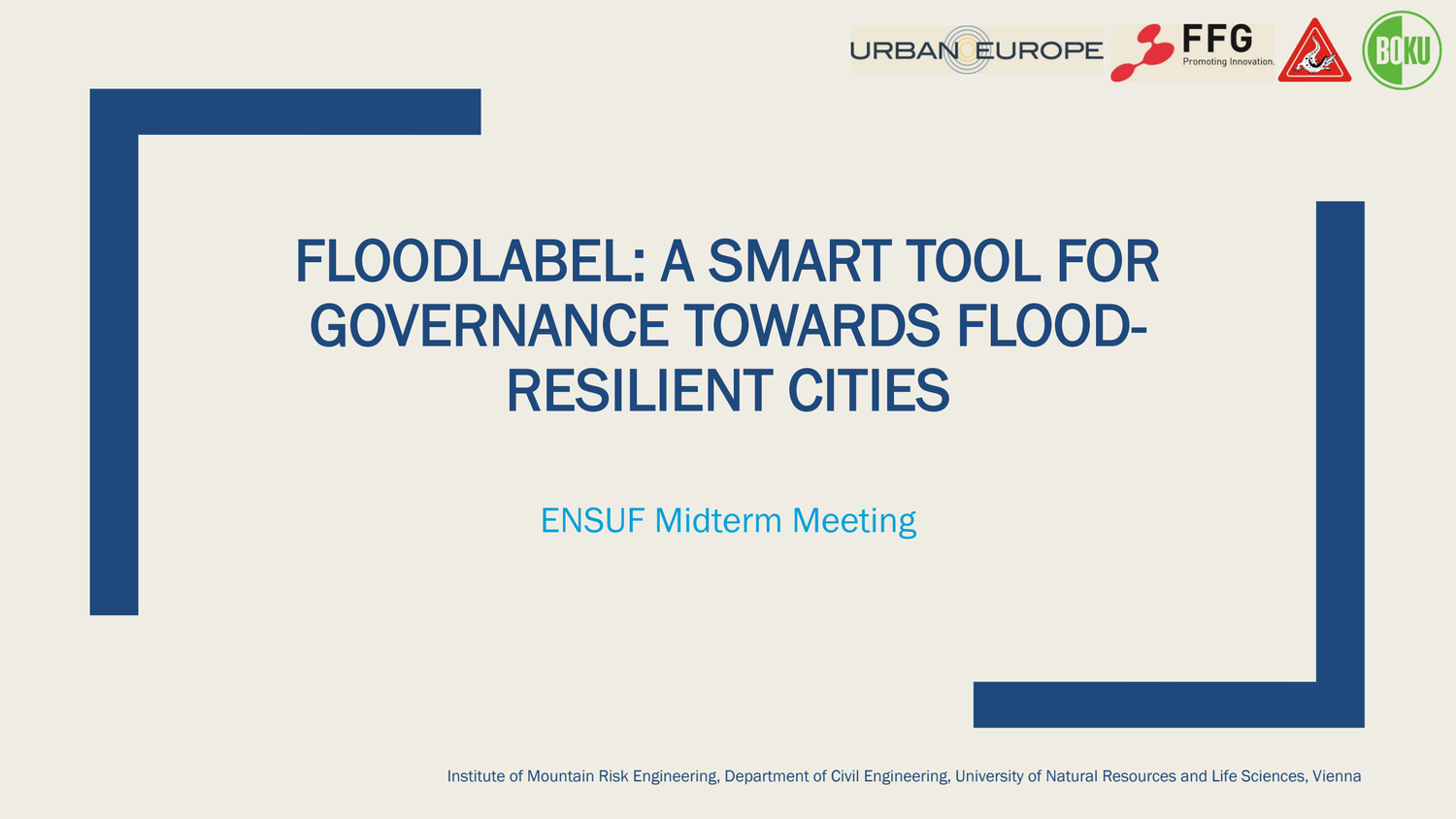

### **Overview**

- Started in April 2017 (runs until March 2020)
- Partners: University of Utrecht, University of Ghent, University of Natural Resources and Life Sciences, Nelen & Schuurmans, German Flood Competence Centre, Flanders Environmental Agency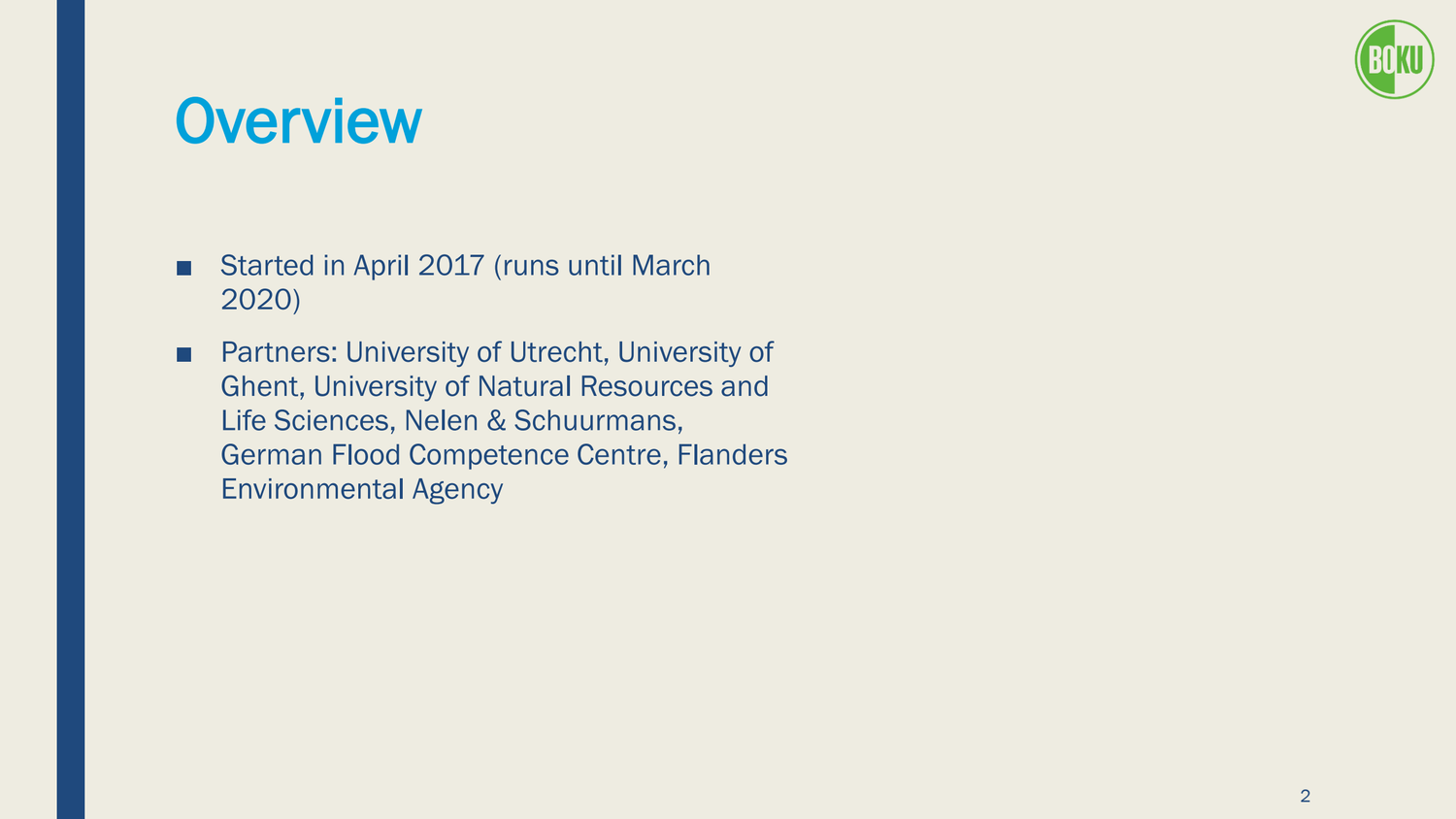

# Aim

- To design, test and implement a smart governance tool, the FLOODLABEL, in urban living labs.
- The prototype tool serves to inform homeowners about their individual flood risks and to support the planning and decision-making of experts and local governments to achieve more flood-resilient cities.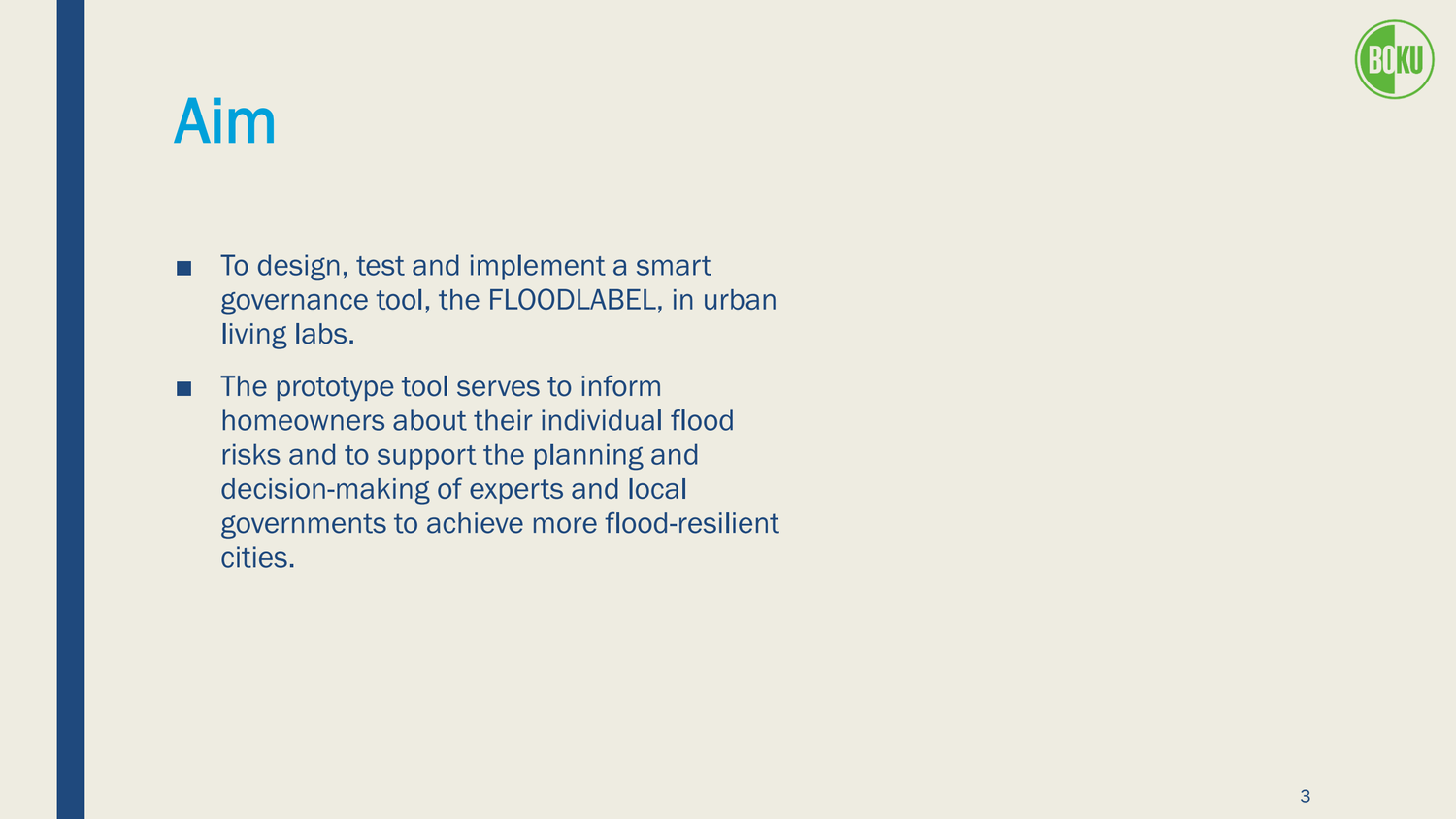

#### Residential buildings exposed to floods

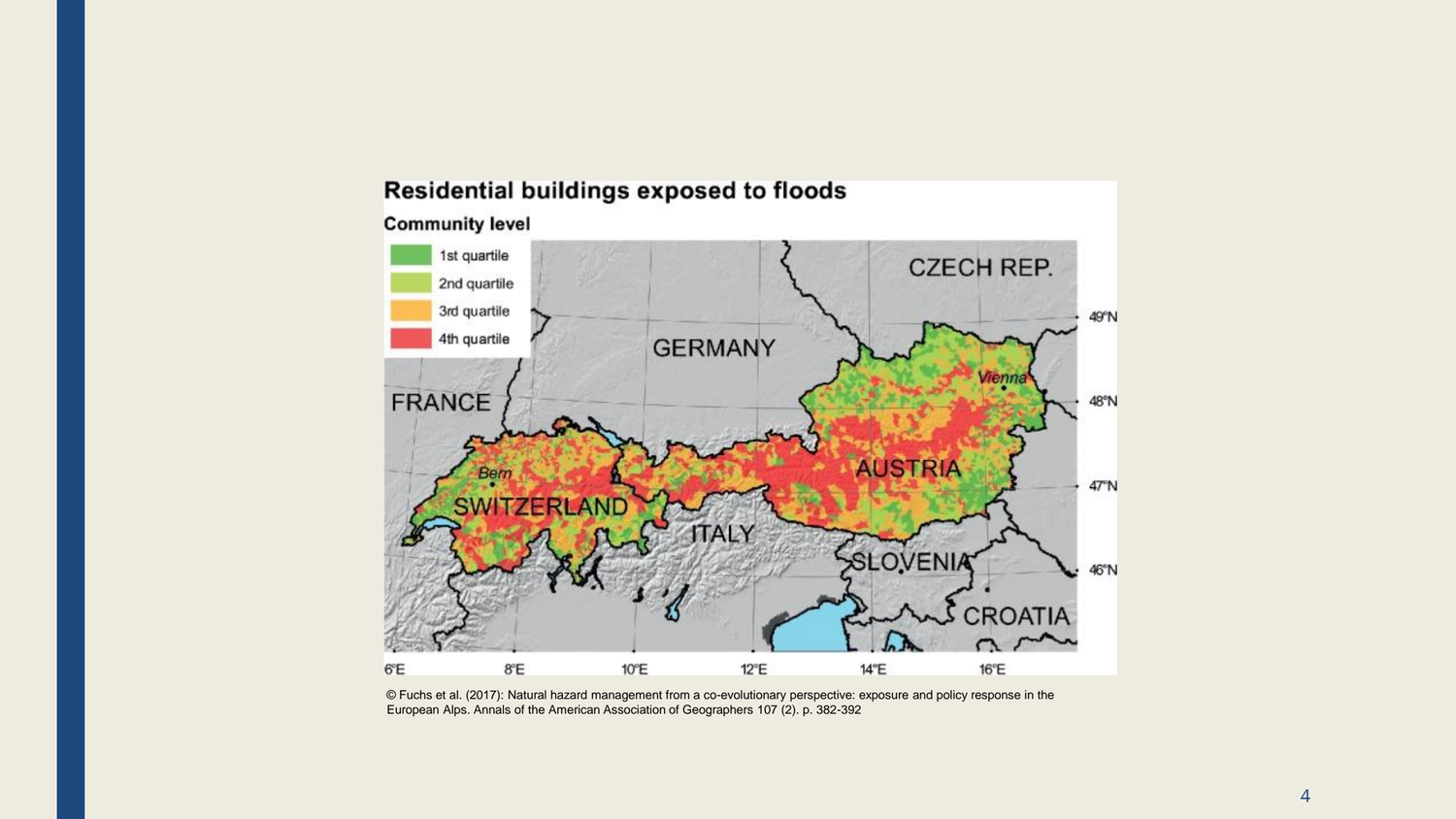

### First results

### ■ Legal side:

- *Inviolable property rights; privilege of arbitrariness*
- *Limiting factors in constitutional law* → *denial or instruction of certain uses of the property*
- People side:
	- *Mismatch between a homeowner's flood risk perception and that of the flood experts*
	- *Communication between homeowners and experts is seen as sufficient*
	- *Role of coping appraisal*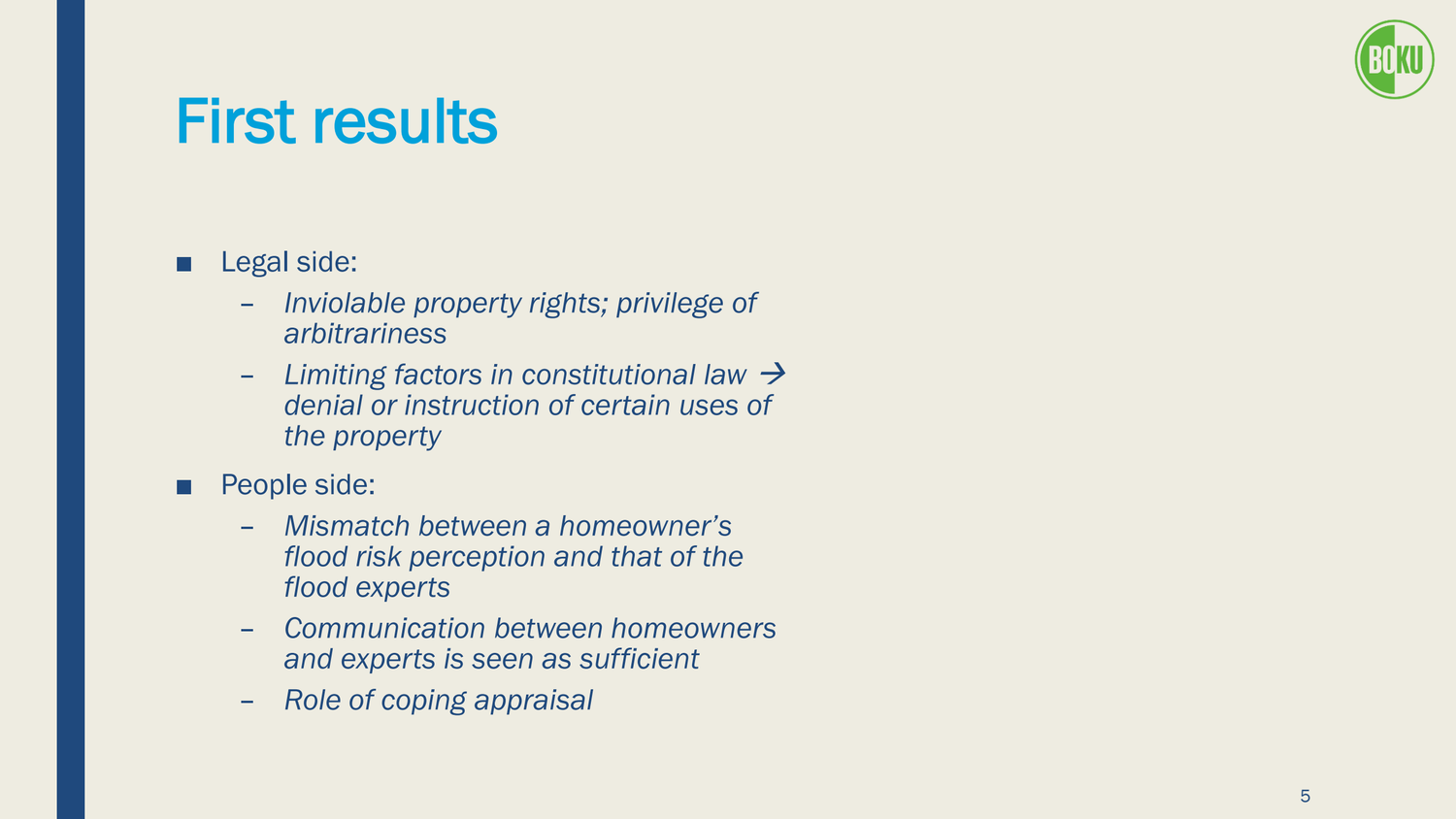

# First results (2)

#### ■ Communication side:

- *Risk communication systems should include participatory approaches with experts to trigger adaptive behavior.*
- *Important steps and questions*
	- Clear preferences for face-to-face
	- Who get the information and why?
	- Which information is needed?
	- Challenge between homeowner's flood risk perception and that of the flood experts